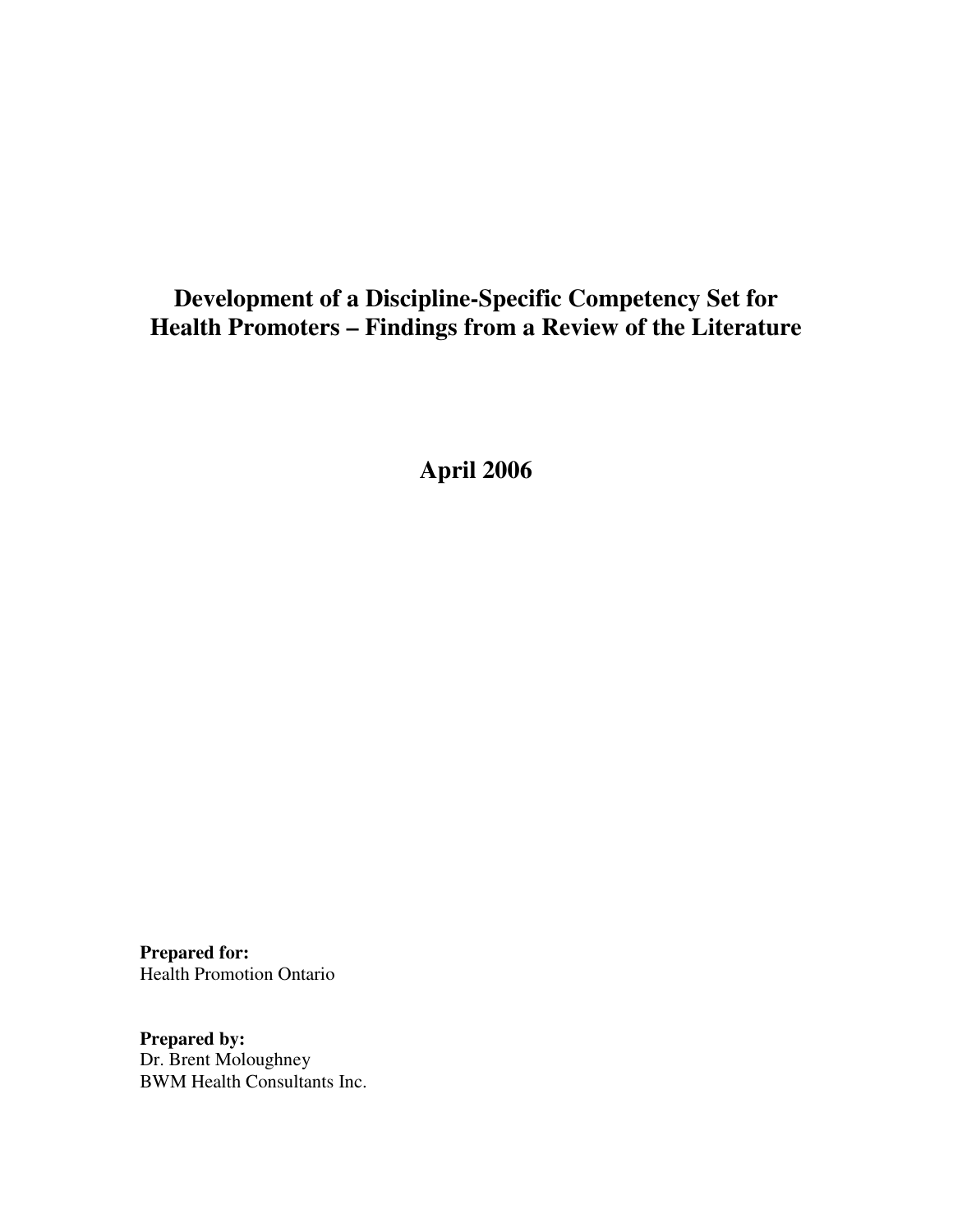# **Table of Contents**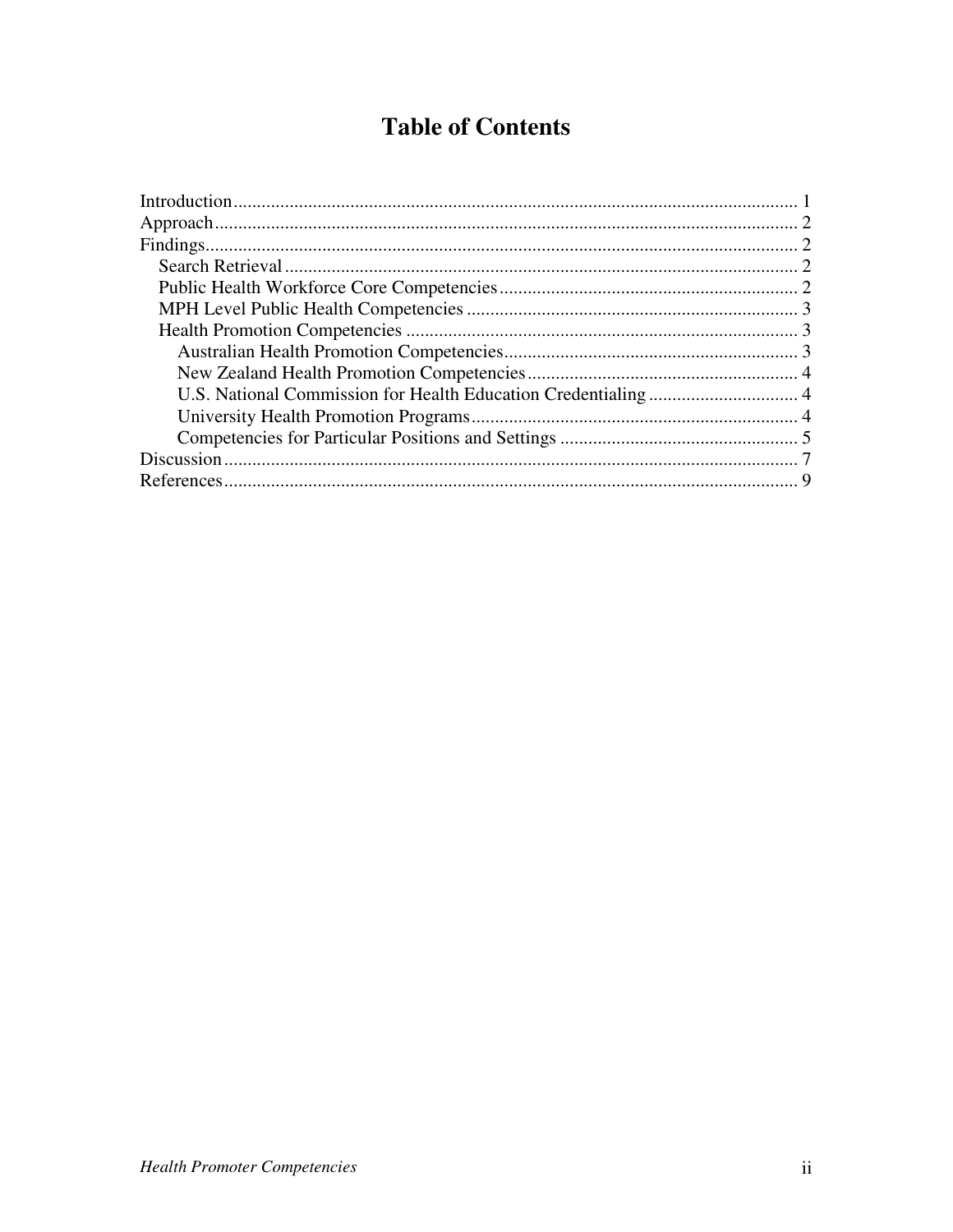## **Development of a Discipline-Specific Competency Set for Health Promoters - Findings from a Review of the Literature**

# **Introduction**

There is increasing recognition of the need to take a competency-based approach to public health workforce development in Canada. This was a common message from a series of system stakeholder regional workshops on public health education that were held in early 2004<sup>1</sup> and was also re-iterated in a review of international best practices for public health workforce development. <sup>2</sup> A federal Public Health Human Resources Joint Task Group<sup>i</sup> (Joint Task Group) commissioned the development of a set of public health core<sup>ii</sup> competencies in the summer/fall of 2004,<sup>3</sup> and a draft pan-Canadian human resource development framework was released in 2005.<sup>4</sup> The latter highlights the importance of both core competencies for the workforce as a whole, as well as the importance of identifying competencies for discipline groups.

In the past year and a half, there has been significant activity among public health disciplines to define the set of expected or "core" competencies for their discipline. These include public health nurses, public health inspectors and public health epidemiologists. More recently, health promoters are seeking to identify the core competencies for their discipline. The motivation to identify competencies is several-fold:

- To inform the structure and content of training programs
- To assist development of competency-based job descriptions
- To inform development of training needs assessment tools
- To inform curriculum development of continuing education
- To inform development of certification processes
- To increase understanding of the range of competencies required by public health practitioners to effectively plan, deliver and evaluate public health programs.

The purpose of this paper is to summarize existing work on competencies for health promotion practice that will serve as a starting point for the deliberations on identifying core competencies for Canadian health promoters.

<sup>&</sup>lt;sup>i</sup> The Joint Task Group reports to the F/P/T Strengthening Public Health System Infrastructure Task Group (SPHSITG) and the F/P/T Advisory Committee on Health Development and Human Resources (ACHDHR).

<sup>&</sup>lt;sup>ii</sup> The word "core" unfortunately means slightly different things in the world of competencies. When applied to the overall workforce, "core" refers to the set of cross-cutting skills, knowledge and abilities necessary for the broad practice of public health that transcends disciplinary backgrounds. In other words, regardless of initial discipline, if a public health practitioner, these are the competencies that should be bringing to the table. When applied to a discipline, "core" refers to the competencies required of all members of that discipline recognizing that members will often have particular areas of strength or specialization beyond core. It is the latter meaning that is being addressed in this paper.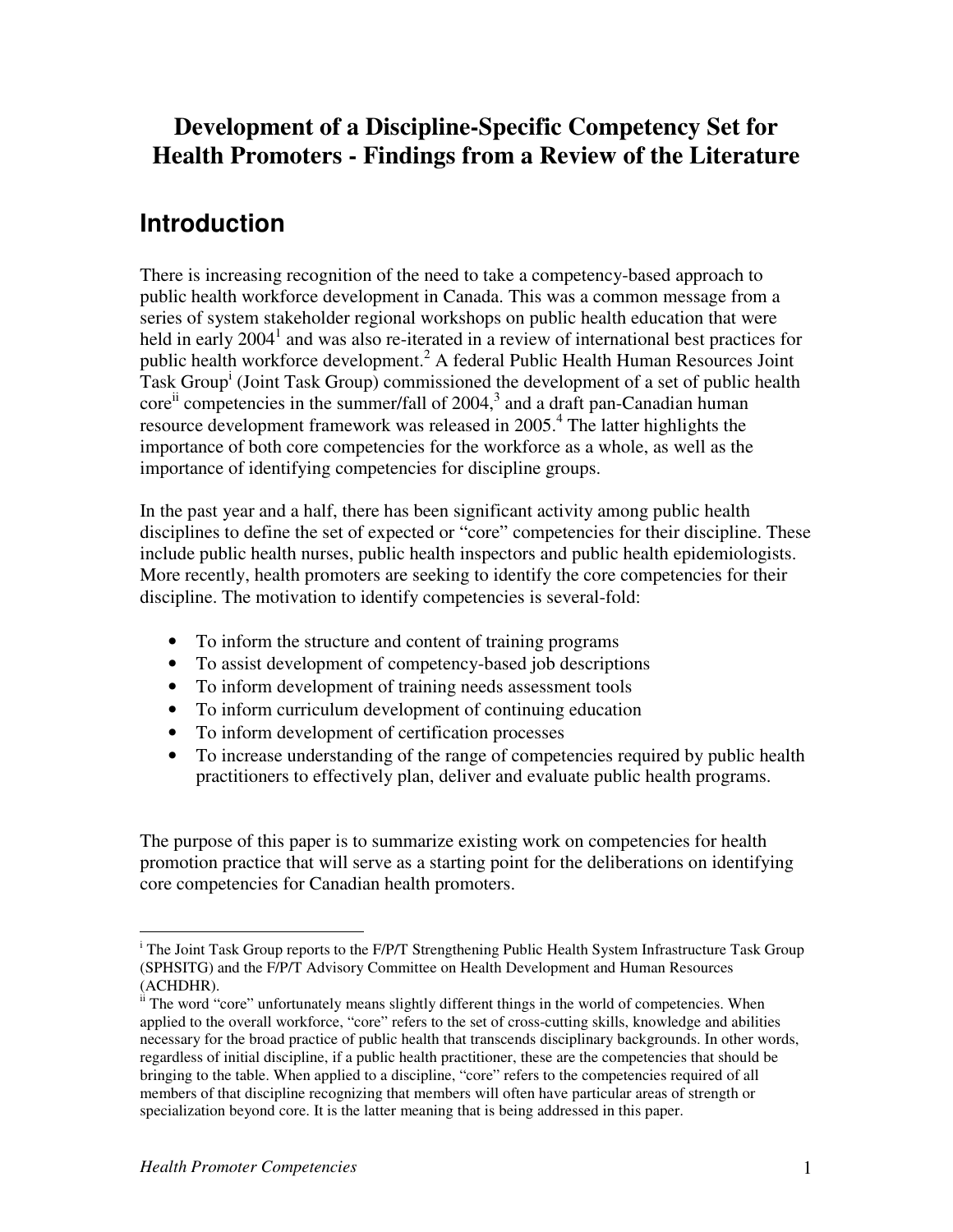# **Approach**

Due to previous and ongoing work with public health competencies, there was preexisting awareness of a number of general public health workforce "core" competency sets. The search strategy paid particular attention to seeking competency sets specifically targeting health promotion and related concepts. A search was conducted of the following indexed databases: MEDLINE, EMBASE, CINAHL, and HealthSTAR. The search terms used were competencies and any one of: health promotion, disease prevention, public health, healthy public policy, advocacy, health education, community development, and community mobilization. Citations were limited to the English language and those published from 1995 onwards.

A generalized internet search using Google was conducted with the same search terms and was supplemented with a search of the websites of the U.S. Centers for Disease Control and Prevention; U.S. Public Health Foundation; and the Society of Health Education and Promotion Specialists.

# **Findings**

## *Search Retrieval*

The search of the indexed databases initially identified 496 citations. Titles and abstracts were reviewed for relevance to this project and efforts were made to retrieve 22 publications. The Google Internet search identified several additional grey literature publications of interest.

Concerns that the initial search was not broad enough prompted the addition of "social marketing", "program planning" and "program evaluation" to the search terms. While this resulted in an additional 178 citations, none were directly relevant to this project. Extending the search back to 1984 retrieved an additional 122 citations. The only items of interest was earlier work on development of competencies for health educators in the U.S. that presumably resulted in the development of the competency set already identified.

## *Public Health Workforce Core Competencies*

While this project is focused on health promoter core competencies, as part of the public health workforce, it would be anticipated that core workforce competencies would be a common thread through all of the discipline-specific competency sets. The discipline group would then be looking at the core workforce competencies to determine which competencies in particular need to be highlighted or better described to capture the depth or proficiency expected of those in the health promoter discipline. There would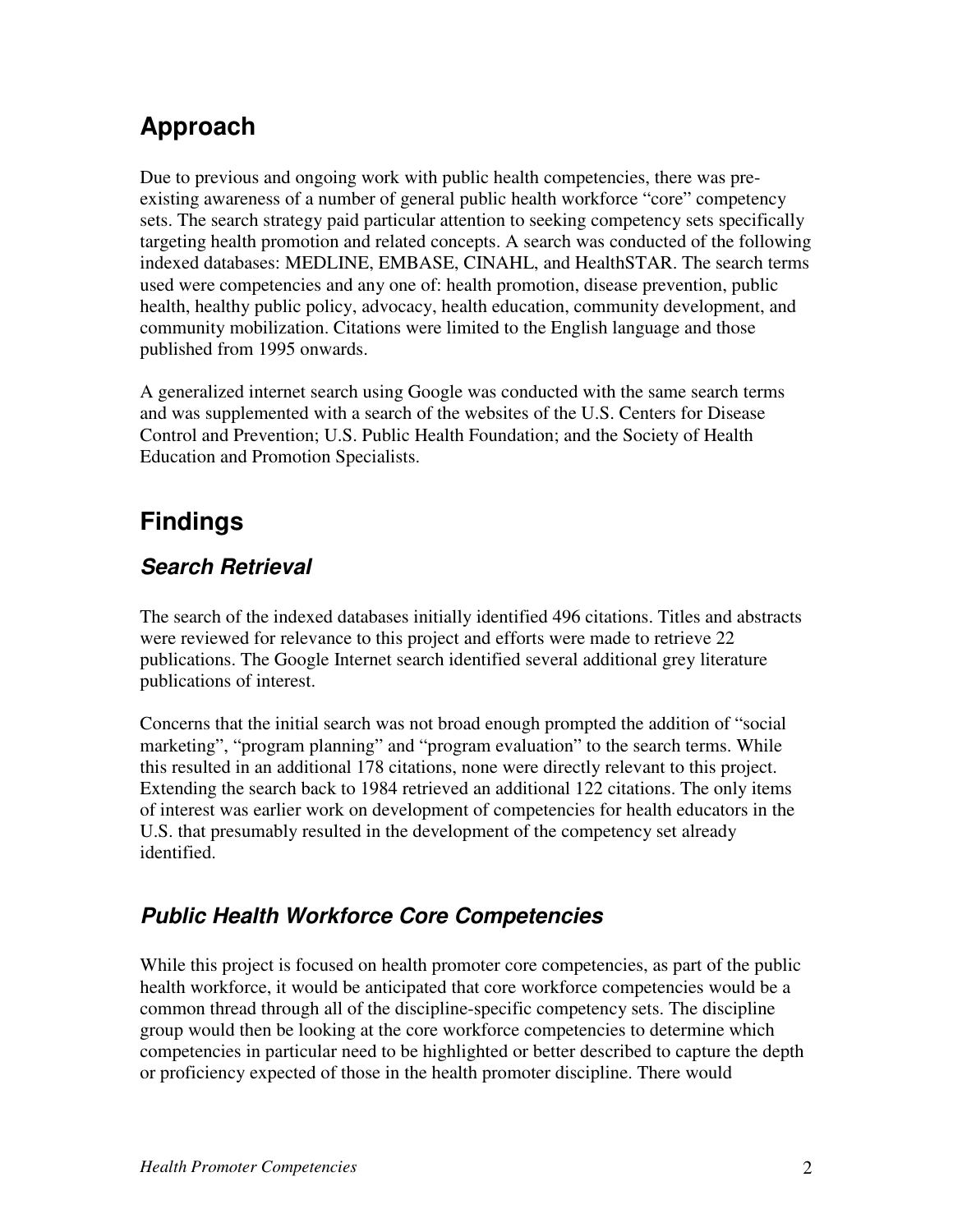presumably be additional competencies expected of the discipline not reflected in the core workforce sets.

The starting point for the workforce core competencies is the Canadian set that were recently developed (see Appendix 1). As explained in the technical report, some complex tasks such as "community development" do not explicitly appear because they require a package of multiple individual competencies. This is why competencies are typically thought of as a "set". The development of the Canadian core workforce competency set relied heavily on three existing sets of core competencies from the U.S. and England.

There was an initial intent to highlight statements of greatest potential relevance to health promoters in the appendix. There are a couple of associated challenges with this approach. First, all of the core workforce competencies are supposed to apply to health promoters and other public health disciplines. Second, while one could select specific statements that are particularly resonant with health promoters, (e.g. "Understand social marketing principles and consumer behaviour"), it is difficult to overlook whole domains such as *Policy Development and Program Planning Domain* that are also highly relevant. For this reason, all of the competencies have been included without highlighting any particular one.

## *MPH Level Public Health Competencies*

As a further level of detail, there are now competency sets that have been identified for graduates of MPH programs. These include an Australian set focusing on learning objectives (Appendix 2) and a new set from the U.S that is only partially complete. The core topics are done but they are still working on the contents of the cross-cutting competency domains of which a draft version exists. Both are provided in Appendix 3.

## *Health Promotion Competencies*

Some work has been occurring in recent years regarding health promotion competencies. These will be described in the following section.

### **Australian Health Promotion Competencies**

In 2003, Shilton et al. published a set of health promotion competencies that had been developed through a Delphi method.<sup>5</sup> The investigators started with a competency set originally developed in 1994 by an expert panel and these were reviewed and expanded by 425 members of Australian health promotion practitioner groups. The publication provides the findings from the second round of the Delphi process in which respondents rated each competency item as whether it was essential, desirable, specific, or not relevant. A total of 83 competencies are listed in 8 domains (Appendix 4). In the article's discussion, potential further uses and future research directions are identified.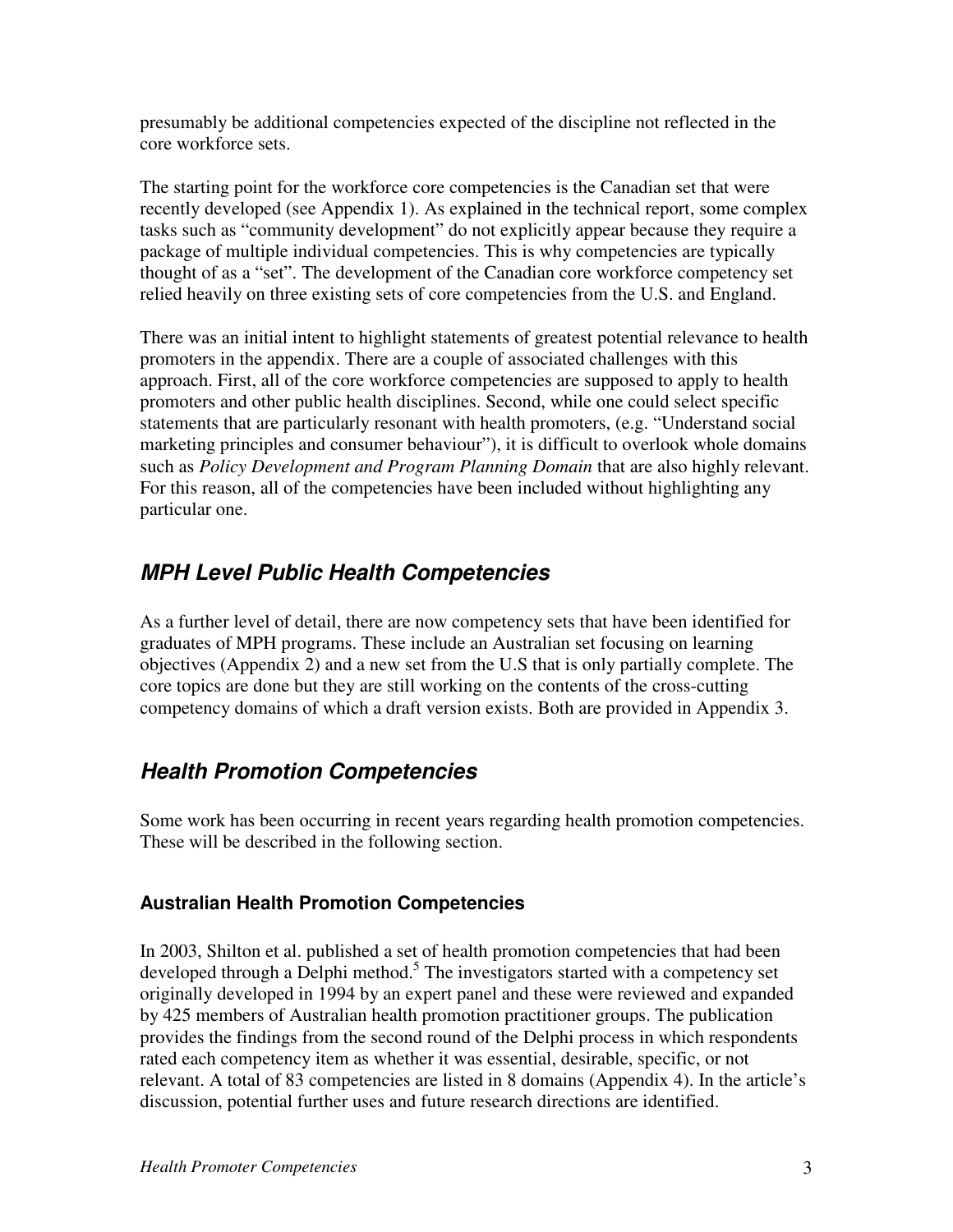### **New Zealand Health Promotion Competencies**

An article by McCracken and Rance describes a framework for developing competencies in New Zealand. 6 The mix of European and Maori cultures that comprise the island are an important context to the framework. This initial article focuses on competency domains and ethical guidelines for health promotion actions. On the Health Promotion Forum of New Zealand website, each of the domains or "knowledge clusters" are further described by 3-5 elements and then a series of competency statements at three levels of health promoter proficiency (Appendix 5).

### **U.S. National Commission for Health Education Credentialing**

As per the name of this commission, it is focused on identifying the responsibilities and competencies necessary for certification of health educators. The Commission's overall mission is to improve the practice of health education and to serve the public and profession by certifying health education specialists, promoting professional development and strengthening professional preparation and practice. The Commission has identified seven responsibilities, each of which is comprised of competency and sub-competency statements (Appendix 6). Not surprisingly, the competencies focus on health education versus a broader, holistic view of health promotion.<sup>iii</sup> For this reason, additional information on these competencies and the credentialing process were not actively sought. There were however, a number of related articles identified in the literature search and these will be briefly reviewed here.

According to an article by Schwartz et al., there are a set of "entry-level competencies" that are interpreted to be bachelor level preparation and a further set of "graduate-level competencies". 7 The latter add two additional domains focused on research principles/methods and administering programs. Work has also occurred on the extent to which the competencies are addressed in the professional literature.<sup>9</sup> An article by Brandon reports on a survey of training programs and their support for the competencies and graduate standards. <sup>10</sup> Additional publications address the experience with credentialing<sup>11,12</sup> and the assessment of training needs.<sup>13,14</sup>

### **University Health Promotion Programs**

Several university programs in health promotion were identified in the Google search. Many of these programs identify the core competencies expected of graduates and therefore provide potentially relevant information. The most developed competency set encountered was the MHSc in health promotion from the Department of Public Health

iii One broader description of the practice, principles and philosophy of health promotion is by the Society of Health Education and Promotion Specialists (SHEPS) in the UK. (www.hj-web.co.uk/sheps).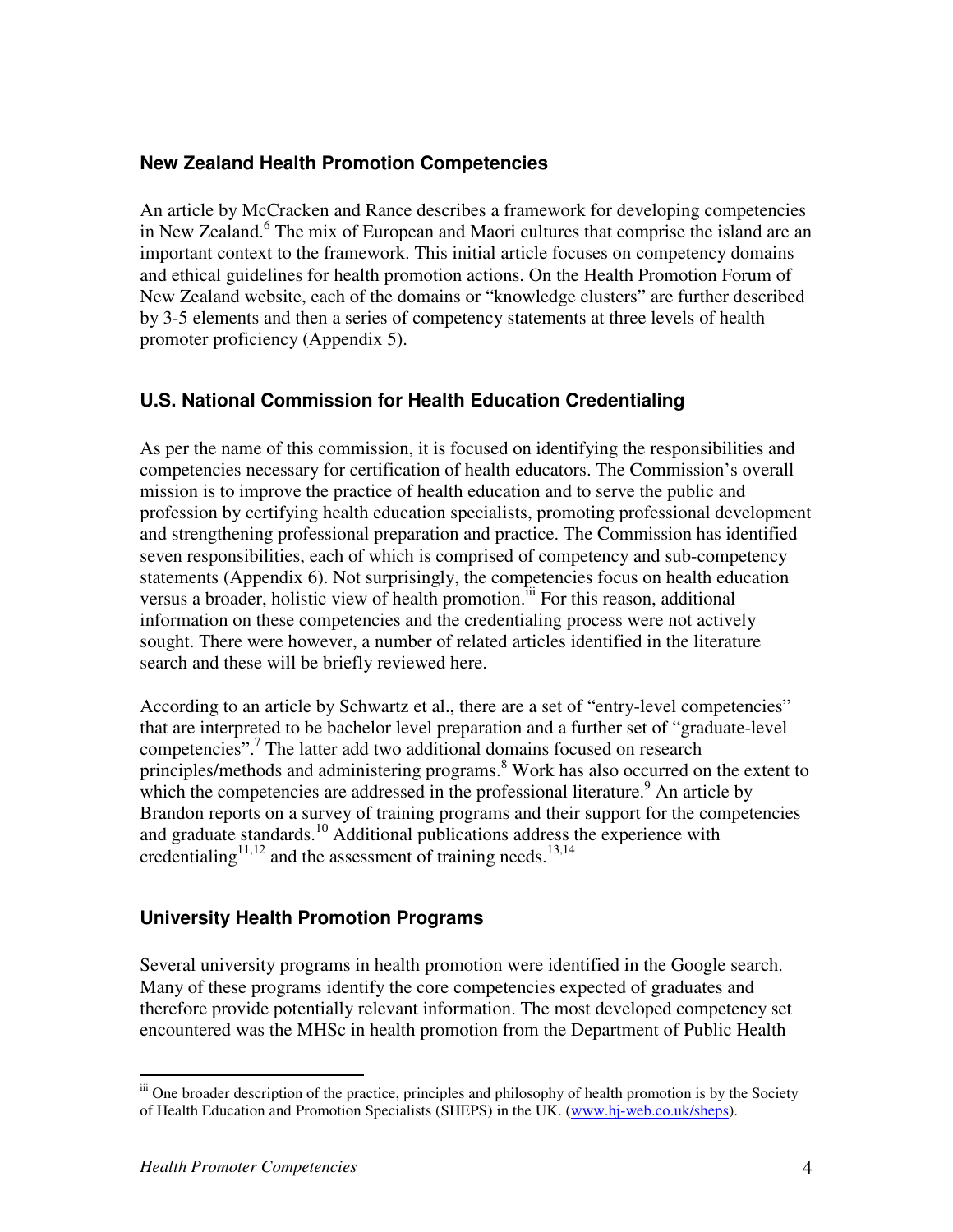Sciences at the University of Toronto. It includes competency statements grouped into 5 domains (Appendix 7).

### **Competencies for Particular Positions and Settings**

#### **Managing Chronic Disease Prevention Programs**

An article by Kreitner et al. describes the development of a competency framework for chronic disease prevention program managers.<sup>15</sup> Survey and focus group work was conducted with 12 U.S. state health departments and focused on four the competency requirements of these positions under four domains: management and leadership, epidemiology and biostatistics, chronic disease prevention and policy, and evaluation. The competencies are fairly high-level phrases such as "verbal/listening communication" and therefore not particularly helpful.

#### **Managers and Staff of Coordinated School Health Programs**

As per the title, this competency set is focused on school health programs in the U.S.. Competencies are grouped into 9 domains: management; programmatic needs assessment and strategic planning; collaboration; policies; curriculum, instruction and student assessment; professional development and technical assistance; marketing, dissemination and communication; monitoring and evaluation; and surveillance. Because the items are tailored to such a specific setting, some of the individual competency items may not be helpful to a broader health promotion competency set. The electronic document is provided as a separate document (Appendix 8).

#### **Competencies for Health and Wellness Professionals**

These competencies were developed by the Association of Worksite Health Promtion n the U.S.<sup>16</sup> The competency items are a simple line list of items (e.g. needs assessment, program design, etc.) versus actual competency statements.

### **Public Health Leadership Competencies**

This Leadership Competency Framework was developed in the U.S. to address the widely perceived need for leadership development in the public health system.<sup>17</sup> Leadership competencies are typically part of core competency sets. In this paper, a total of 80 leadership-related competencies are provided grouped under four main headings: core transformational competencies (visionary leadership; sense of mission; effective change agent); political competencies (political processes; negotiation; ethics and power; marketing and education); transorganizational competencies (understanding of organizational dynamics; interorganizational collaborating mechanisms; social forecasting and marketing); team-building competencies (develop team-oriented structures and systems; facilitate development of teams and work groups; serve in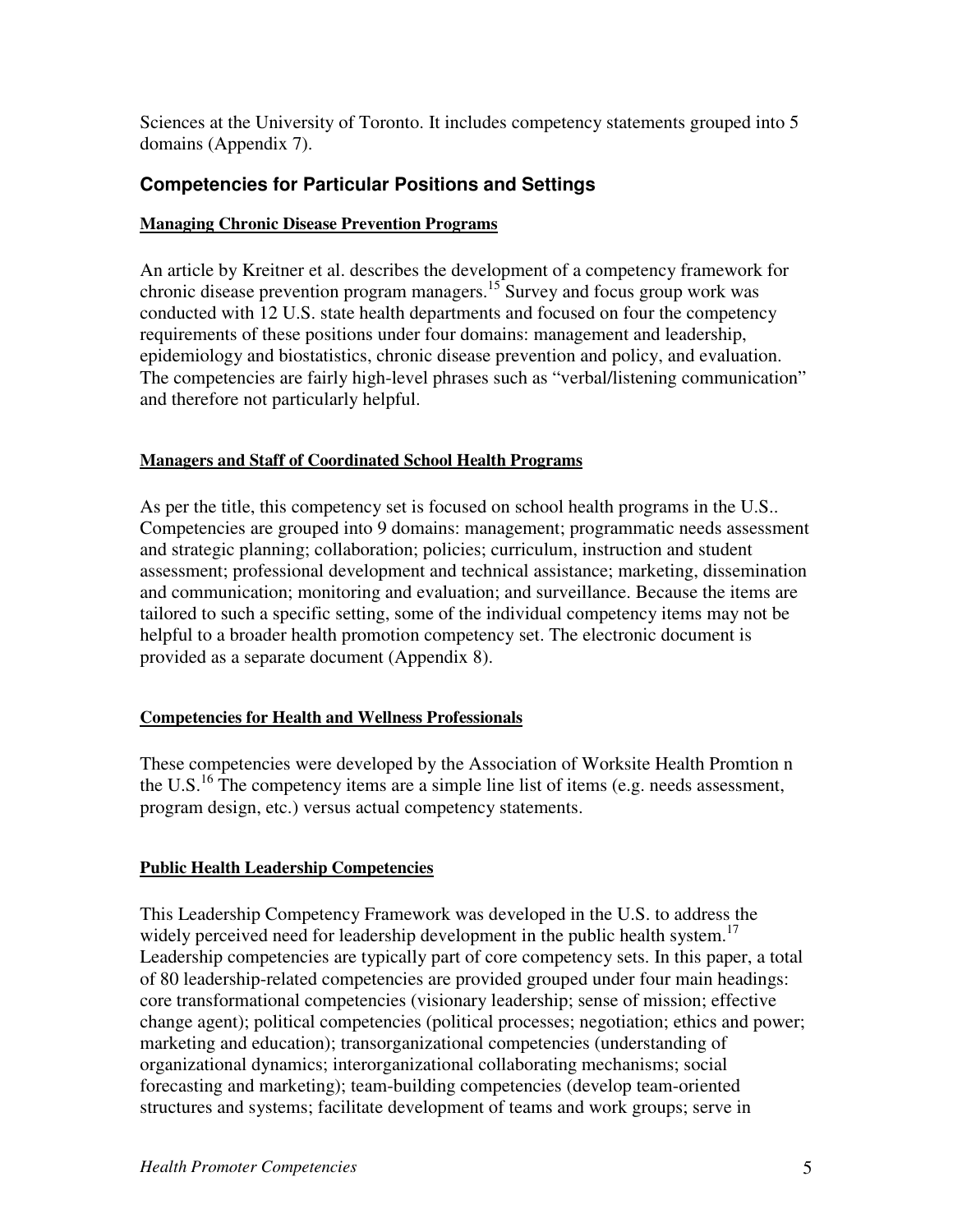facilitation and mediation roles; serve as an effective team member). This framework may be helpful as a secondary reference if more examples of leadership competency statements are required.

#### **Competencies for Public Health Nutrionists**

Several publications were retrieved with respect to public health nutritionist competencies. The vast majority were focused on development, versus actually providing a set of competencies. However a paper by Hughes does report on a 3-stage Delphi process using expert panelists from Australia, Europe, and the U.S.  $0^{18}$  Not unexpectedly, a proportion of the competencies are focused on nutrition-specific items. However, most are broader and address other public health and health promotion concepts. It is possible that an item in this competency set may be unique compared to other competency sets and therefore might be a reasonable secondary source of information.

#### **Training Needs for Health Promotion Specialists Seeking Designation as UK Public Health Specialists**

A study by Scriven describes the training need requirements of existing health promotion specialists who were considering designation as a "public health specialist".<sup>19</sup> Not surprisingly, their needs were not in the area of health promotion, but rather in the other competency areas required.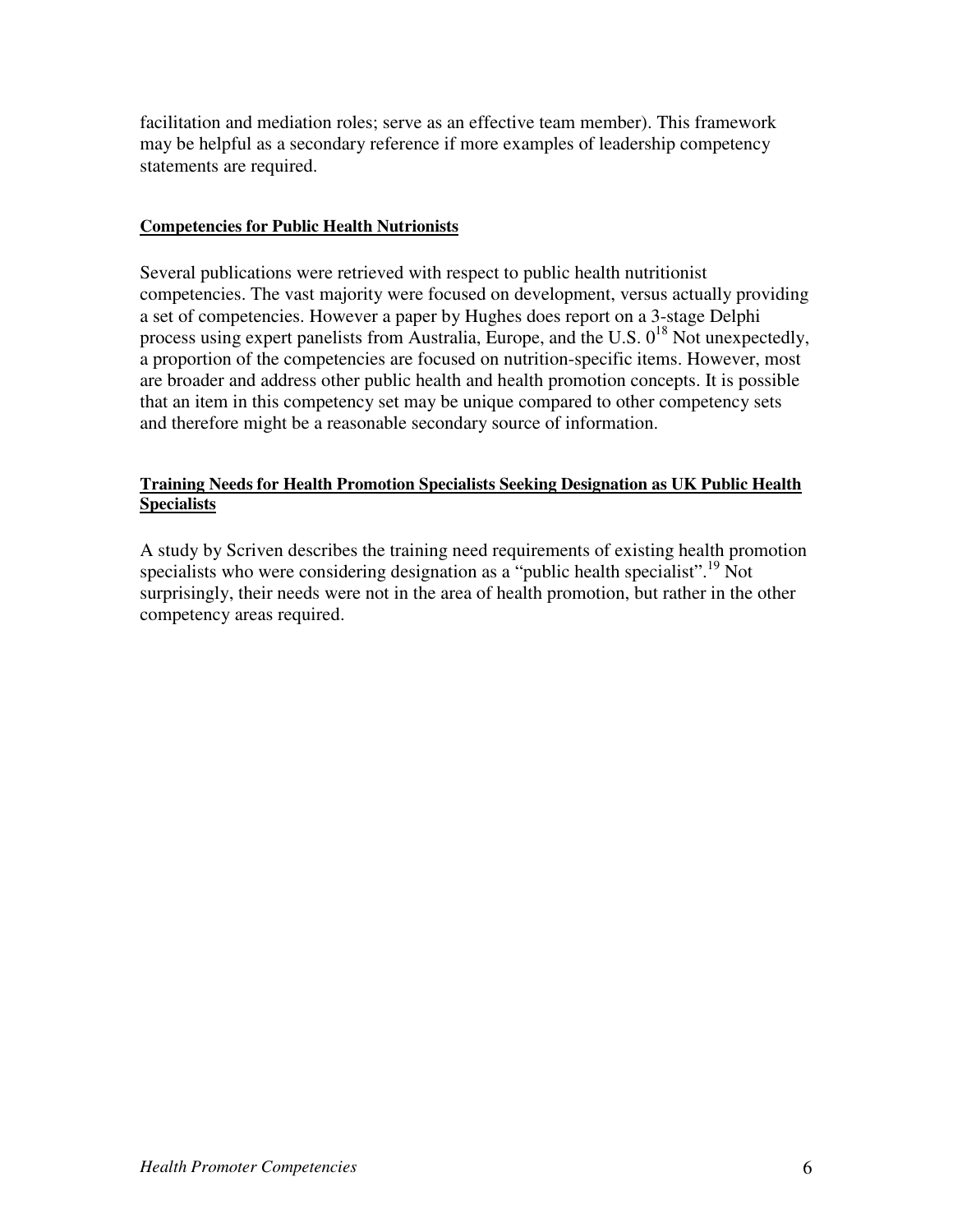# **Discussion**

As evidenced by this targeted review, there is a tremendous interest in competencies as applied to public health. For health promoters, there appears to be a substantial amount of information available to serve as a starting point. Based on the findings of this review, the following approach may be considered:

- 1. Start with a clear description of the tasks and responsibilities of health promoters. This is your reference point for assessing competencies. The attached core competencies and job descriptions that have been based on the draft Canadian core competencies for the public health workforce are a potential starting point.
- 2. Have an idea of how the competencies may be used (e.g. position descriptions, informing needs for training programs, etc.). That way, the working group can determine whether particular statements will fulfill that need or not.
- 3. Review the public health workforce core competencies. Start with the Canadian set. Highlight those items of particular importance for further description (i.e. particular strengths of health promoters). Flag any obvious gaps. Review other core competency sets as needed.
- 4. Review the Australian, New Zealand and U of T MHSc health promoter competency sets. Do they provide the additional detail and address gaps of concern? Do they provide the appropriate depth and breadth desired to capture health promoter competencies?
- 5. Review additional competency sets outlined as required.

Competency set development is an iterative process. You may find the need to cycle through some of these steps a few times. Even when you have a "final" draft set, they are really only a working draft that will need to be periodically reviewed and revised as experience with the competencies accumulates and the field itself evolves.

There is a fair bit of detail in each of the existing competency sets. The working group may find it necessary to have a small group or individual attempt to analyze common themes among the existing competency sets in order to work with the concepts and statements.

In general, while other disciplines initially focused on developing their competency sets, their work soon took them into how the competencies would be utilized. This makes sense since the competencies are a tool to assist workforce development. One of those uses is in defining the discipline group itself. For this there is a continuum of possibilities including guidelines/standards or even certification.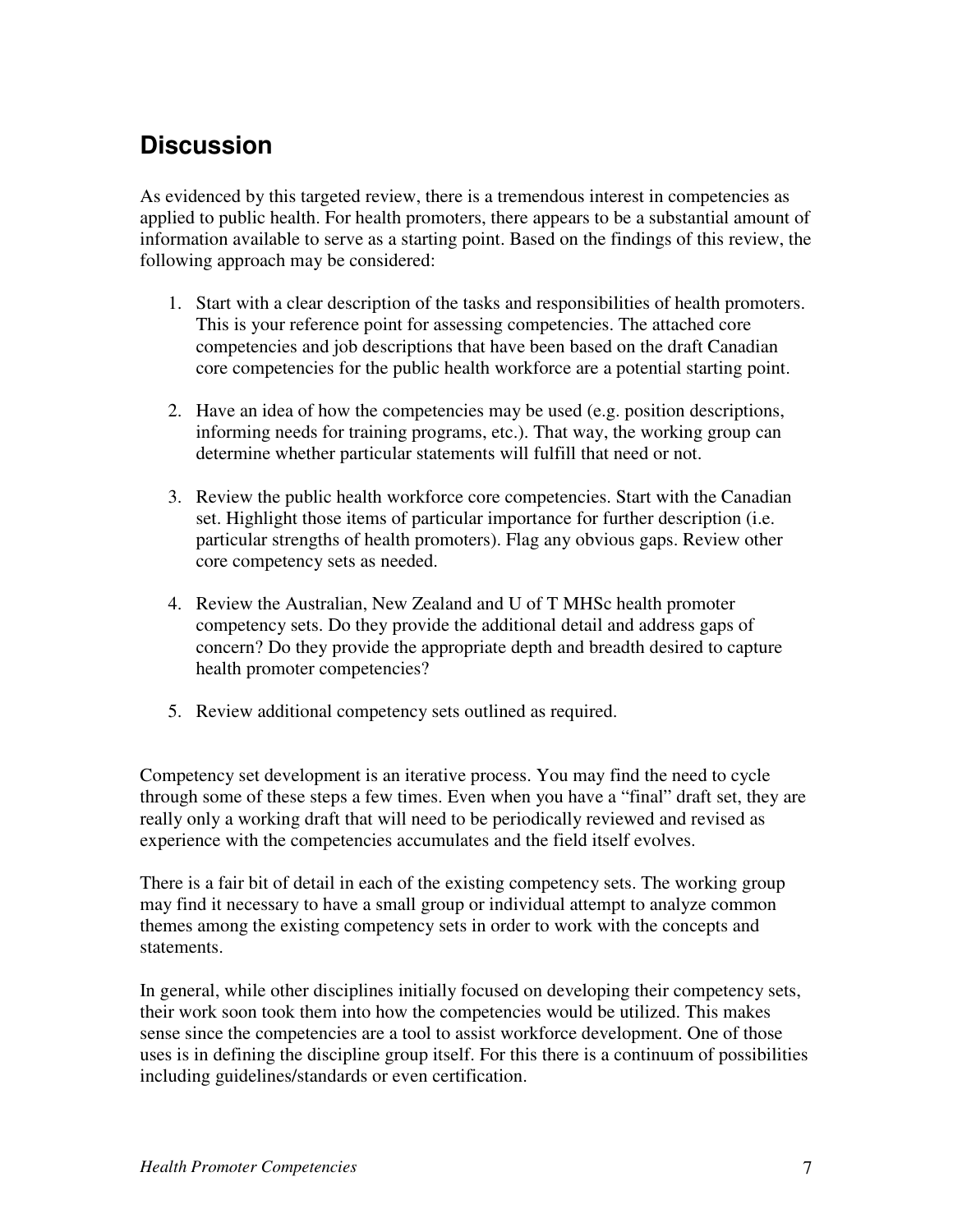Guidelines are less formalized. For health promoters, it might be your professional association identifying what, to them, is a "health promoter" (i.e. a health promoter is able to…). Certification implies a body not only setting standards, but also assessing whether individuals meet those standards, and then certifying that fact. The U.S. health educators' process appears to be an example of this. There has also been broader discussion in the U.S of certification of the overall public health workforce.<sup>20,21</sup> How far to go down this road is obviously an issue to be sorted out by health promoters themselves.

The identification of health promoter competencies should also be anticipated to prompt queries regarding training programs and continuing education. In other words, if practitioners are expected to possess a particular list of competencies, by what path(s) should they be obtained? What competencies are expected at entry to the workforce versus those after 1-2 years of experience? What are the implications for training programs? What are the implications for continuing education programs? What experiences/training need to be in place to support individuals to move from entry level to more advanced practice? These are all questions related to career path development.

These many questions cannot be answered all at once. But there needs to be a realization that embarking on identifying competencies is not an end in itself, but will automatically pull in these other issues. Other discipline groups have had to grapple with these issues and their experience will be informative.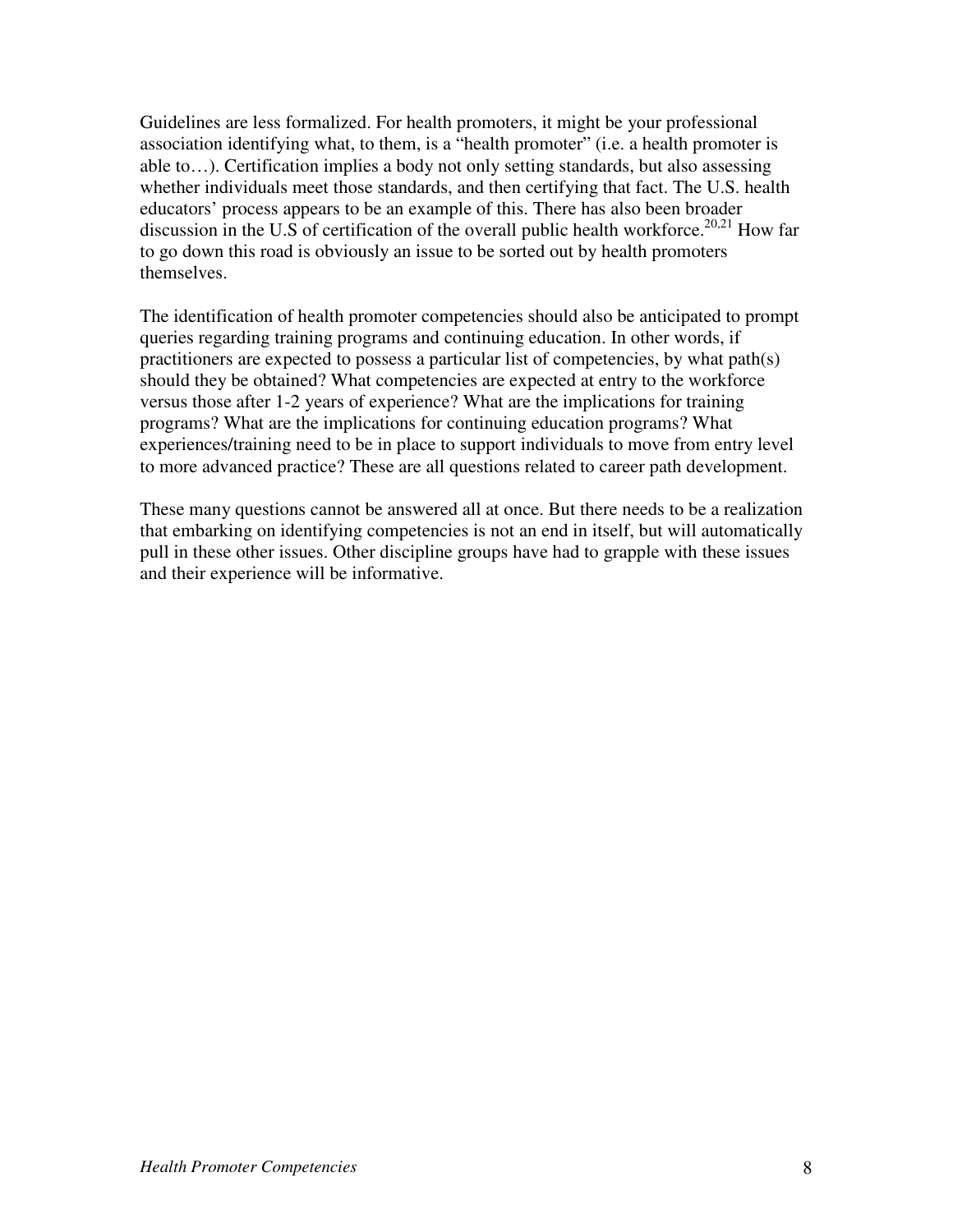## **References**

- (1) Moloughney B. Pan-Canadian public health education initiative: summary of three regional workshops. Ottawa: Health Canada, Centre for Surveillance Coordination and Health Care Policy Directorate, 2004.
- (2) Nevis Consulting Group. Public health workforce development: Australia, England and the United States. Ottawa: Nevis Consulting Group, 2004.
- (3) Moloughney B. The development of a draft set of public health workforce core competencies. FPT Public Health Human Resources Joint Task Group, 2004.
- (4) Joint Task Group on Public Health Human Resources. Building the public health workforce for the 21st century: a pan-Canadian framework for public health human resources planning - Draft. Ottawa: ACHDHR/ACPHHS, 2005.
- (5) Shilton T, Howat P, James R. Review of competencies for Australian health promotion. Australian Health Promotion Update 2003 Oct-Nov; 5.
- (6) McCracken H, Rance H. Developing competencies for health promotion training in Aotearoa-New Zealand. Promotion et Education 7(1):40-3, 65, 2000.
- (7) Schwartz LW, O'Rourke TW, Eddy JM, Auld E, Smith B. Use and impact of the competencies for entry-level health educators on professional preparation programs. Journal of Health Education 1999 Jul-Aug; 30(4):209-216.
- (8) Allegrante JP, Moon RW, Auld ME, Gebbie KM. Continuing-education needs of the currently employed public health education workforce. American Journal of Public Health 91(8):1230-4, 2001.
- (9) Clark JK, Ogletree RJ, Chamness BE, Atkinson D, McKenzie JF. An assessment of health education competencies addressed in health education professional literature. Journal of Health Education 291; 2000 Sep-Oct; 31(5):282-286.
- (10) Brandon JE. Graduate health education programs'support for the NCHEC Competencies and the graduate standards. National Commission for Health Education Credentialing. International Electronic Journal of Health Education 2000 Jul 1; 3(3):244-252.
- (11) Airhihenbuwa CO, Cottrell RR, Adeyanju M, Auld ME, Lysoby L, Smith BJ. The National Health Educator Competencies Update Project: celebrating a milestone and recommending next steps to the profession. Health Education & Behavior 2005 Dec; 32(6):722-724.